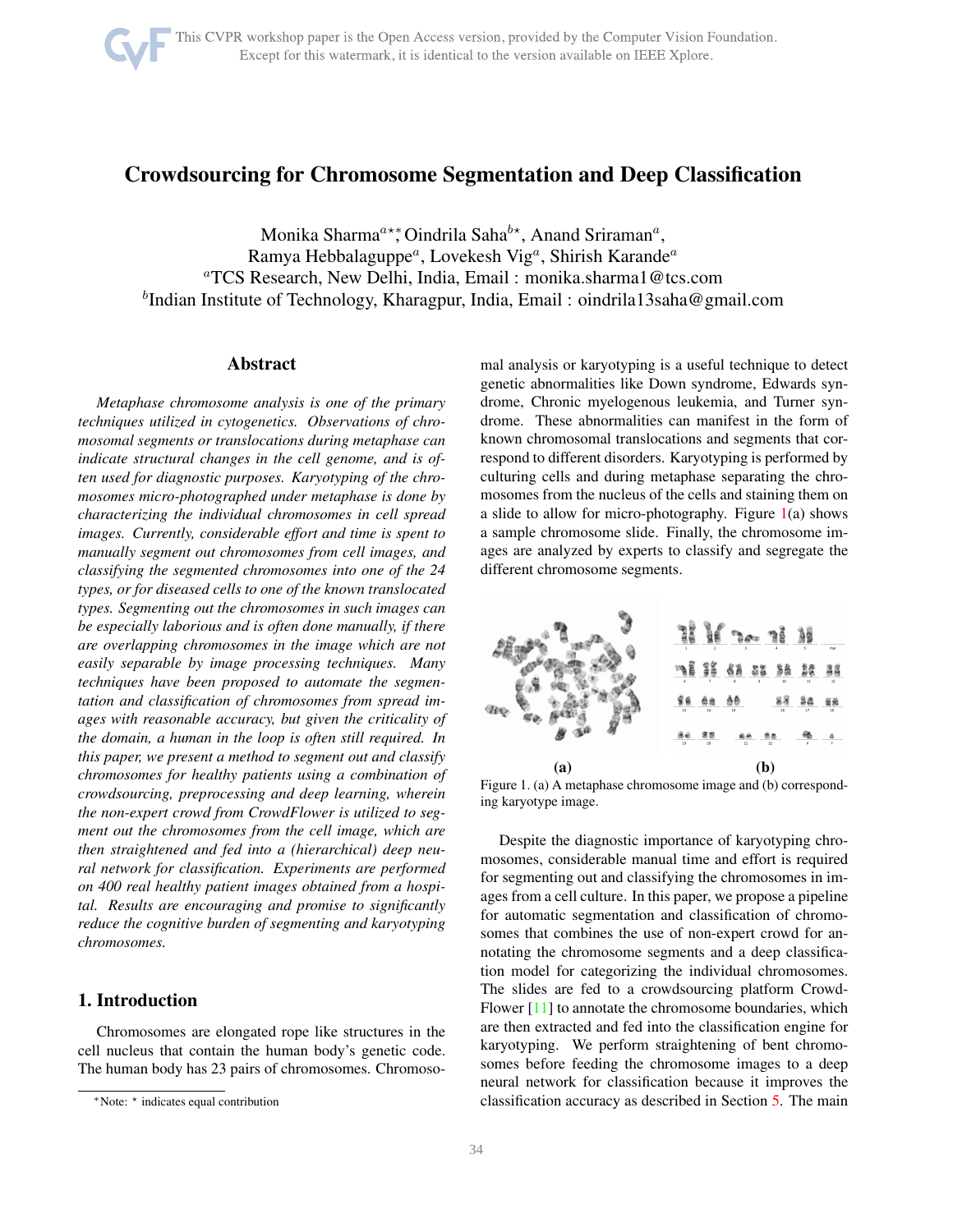<span id="page-1-1"></span>contributions of the paper are as follows :

- The use of crowdsourcing for generation of chromosome segments as opposed to clinicians manually segmenting and annotating the chromosome images during karyotyping. We also address the challenges of spurious or spam markings as well as maximize coverage of segmentation labels as discussed in Section [4.1.2.](#page-3-0)
- The use of deep learning for classification of chromosome images. To the best of our knowledge, deep learning hasn't been explored in the realm of chromosome classification. We perform some pre-processing of chromosome segments like straightening of bent chromosomes and chromosome-length normalization before feeding the images to the deep convolutional network (CNN) for classification. The proposed CNN architecture is shown in Figure [7.](#page-5-1)

The objective is not to replace the domain expert but to significantly reduce the cognitive load involved during the segmentation and classification task, and to allow the expert to correct for any errors made by the system.

The rest of the paper is organized as follows : Section [2](#page-1-0) discusses prior attempts at automated karyotyping of chromosomes. Section [3](#page-2-0) provides the details of the dataset used and Section [4.1](#page-2-1) explains our proposed methodology of using a crowdsourcing platform for chromosome segmentation. We discuss the straightening of bent chromosomes, pre-processing of chromosome segments followed by classification of chromosomes in Section [4.4.](#page-5-2) Subsequently, we present details of experiments and results in Section [5.](#page-5-0) Conclusions and avenues for future work are outlined in Section [6.](#page-6-0)

# <span id="page-1-0"></span>2. Related Work

The most challenging problems in karyotyping are the segmentation and classification of overlapping chromosomes in metaphase spread images, and numerous attempts have been made in the literature to automate overlapping chromosome segmentation with limited success. This could be because of situations, such as, *unsplit clusters* which could be another main contributor of false positives and *chromosome fragmentation* that could increase the false negative rate as broken chromosomes cannot be used for further analysis. A rule based approach for segmentation and classification was proposed in [\[8\]](#page-7-1), where the rule parameters would adapt to each cell. This method would fail when (a) chromosome arms are widely separated and (b) the chromosomes are very pale. To overcome this, Charters and Graham [\[4\]](#page-7-2) proposed a collection of sub chromosomal banding profile templates in order to train models to recognize the chromosome segments to first oversegment, and subsequently combined mini-segments in a bottom up fashion. Agam and Dinstein [\[1\]](#page-7-3) utilized minsets to separate out overlapping grayscale chromosomes using shape based hypothesis testing. Lerner used a neural network to identify the relevant cut points that indicate separation after automatic binarization using principal component analysis for feature selection [\[10\]](#page-7-4). Another work has looked at finding the concave points on the image contour and constructing heuristics for chromosome separation [\[12\]](#page-7-5). A geometric based approach to fully automatic chromosome segmentation [\[13\]](#page-7-6) was proposed which separates individual chromosomes from clusters one at a time. This method utilizes skeletonization, ellipse fitting and utilizes the convex hull area to identify overlapping chromosomes. We observed that the aforementioned work did not generalize across the datasets and our custom dataset in particular. Hence, deep learning based approaches which have proven transfer learning capabilities are explored in our paper. Recently, deep learning based approaches have been suggested for segmentation in a Kaggle competition but have only been applied for the pairwise chromosome separation problem [\[7\]](#page-7-7), not for clusters. We try to address the problem via proposing a pipeline that is a combination of crowdsourcing with deep learning to tackle chromosome segmentation and classification.

Manual effort for ground truth creation via segmentations of microscopic images is an essential step for biomedical analysis. The tediousness and time consuming nature of the task makes it difficult to scale the availability of substantial ground truth for the training phase. Similarly, it becomes difficult to deploy at scale, human-machine workflows, where segmentation by humans can be fed to machine classifiers. A. Sorokin and D. Forsyth were the first to explore the use of crowds for image segmentation [\[18\]](#page-7-8). Several subsequent contributions have emerged (see [\[9\]](#page-7-9) for a comprehensive review). However, a large percentage of our work has focused on obtaining a tight fitted bounding box as an approximation to exact segmentation can prove tedious for a crowd. Consequently, the HCI community has shown interest in modeling the crowd behaviour in segmentation [\[14\]](#page-7-10) and also in reducing the segmentation task to clicks on an object [\[3\]](#page-7-11). However, these techniques and observations do not readily extend to tasks where several objects have to be segmented in a single image which is a common requirement for microscopic images. Gold standard questions or qualification questions are often employed for controlling the quality of crowd work, and [\[5\]](#page-7-12) utilizes such inbuilt functionalities from CrowdFlower for nucleus segmentation. However, these approaches are susceptible to changes in the behaviour of a worker. The work by Sameki et. al. [\[15\]](#page-7-13) does consider worker behaviour as well as image features to identify spam, however, they also consider microscopic images only with an individual object. Finally,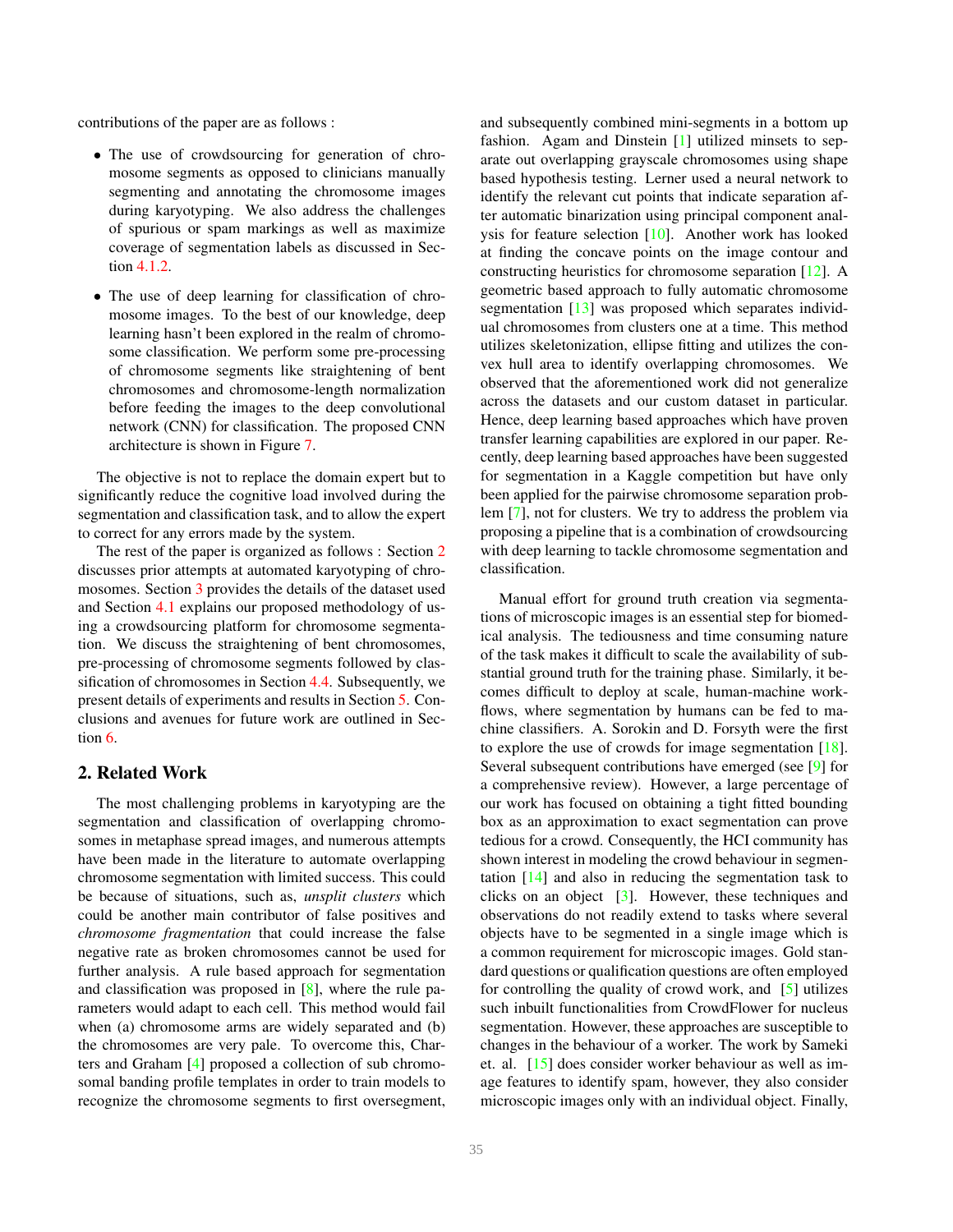<span id="page-2-2"></span>

Figure 2. Proposed pipeline for Automatic Karyotyping of Chromosome Images. Initially, the gray-scale chromosome image is passed to the non-expert crowds from CrowdFlower for segmentation of chromosomes. The challenges like, wrong or spam markings as well as maximize coverage of segmentation labels at boundary regions of chromosomes, are also addressed in the crowdsourcing module [4.1.2.](#page-3-0) The segmented chromosomes are then sent to the classification module where the bent chromosomes are straightened, length-normalized and passed through a trained deep CNN network as shown in Figure [7.](#page-5-1) We get chromosome class labels (0-23) as the output of this network.

Schlesinger et. al. [\[17\]](#page-7-14) present an approach called *iaSTA-PLE* for segmenting the epithelial cells of a fly wing. However, this work requires image features to evaluate the quality of crowd work. Such an approach may not be feasible at initial stage of learning the segmentation and classification. The key challenges when working with a crowd is to identify spurious or spam markings, as well as maximize coverage. In this work, we consider the use of non expert crowds from CrowdFlower for segmentation of chromosomes. We propose steps towards addressing both of the aforesaid challenges.

# <span id="page-2-0"></span>3. Dataset

The dataset comprised of 400 stained images with varying degrees of overlap between chromosomes, out of which 200 were kept for testing and the remaining for training and validation. The sample stained images are shown in Figure  $1(a)$  $1(a)$ .

# 4. Proposed Methodology

The proposed pipeline for automatic karyotyping of chromosomes mainly consists of two major modules, namely, Chromosome Segmentation via crowdsourcing and Chromosome Classification using deep CNN. These modules are described in detail as follows :

## <span id="page-2-1"></span>4.1. Chromosome Segmentation via the crowd

#### 4.1.1 System and Workflow

We recruited workers from CrowdFlower to segment the chromosomes in a given image. We provided them an interface where they used their mouse to draw an outline around each chromosome present in the image. Workers were asked to draw these outlines around all the chromosomes that they identified. We initially considered asking a single worker to mark all chromosomes (as shown in Figure  $3(a)$  $3(a)$ ) in an image, while creating redundancy by allocating the same image to multiple workers. However, this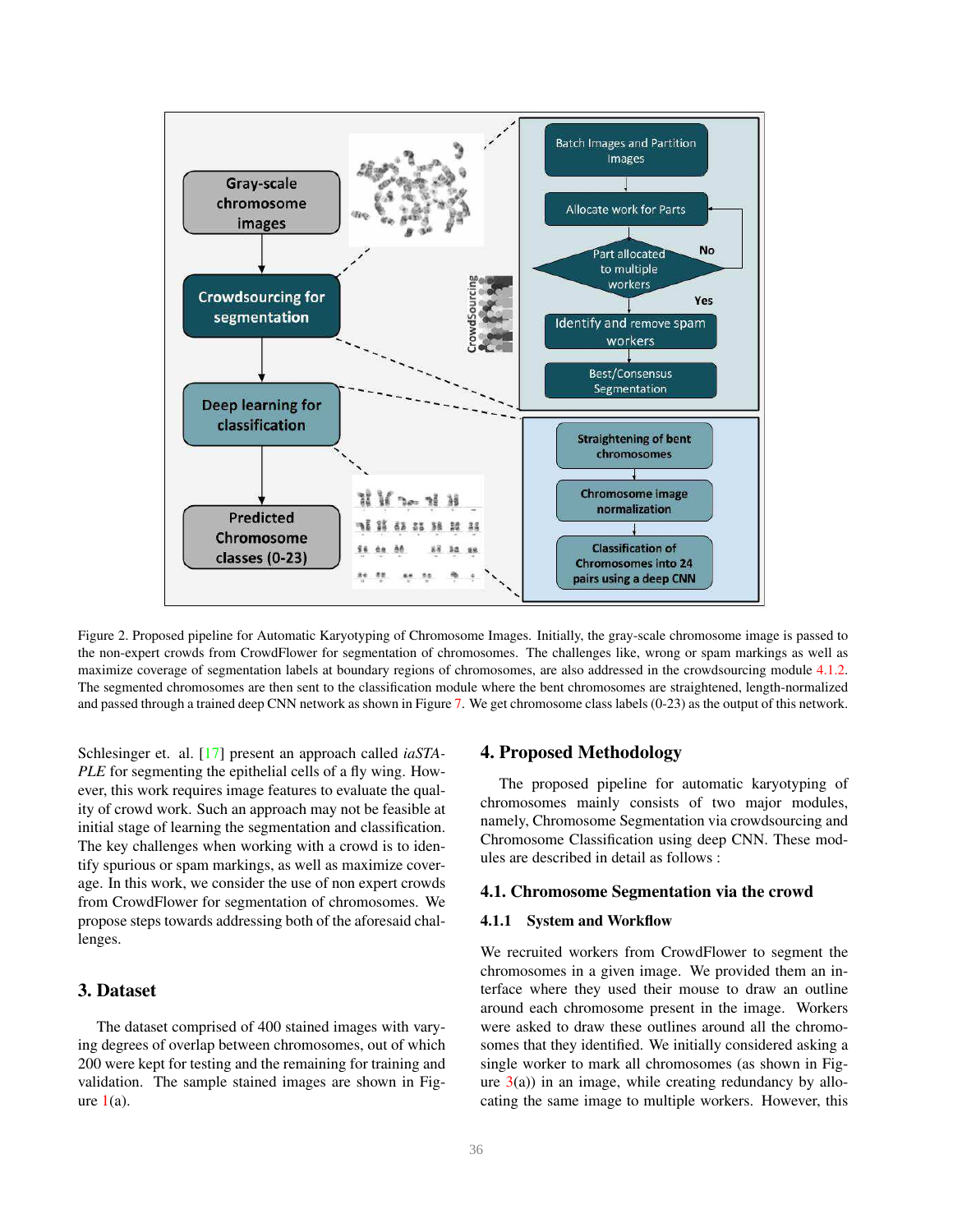

<span id="page-3-1"></span>Figure 3. Examples of crowd marking in Phase 1 and Phase 2.



<span id="page-3-2"></span>Figure 4. Examples of erroneous crowd responses.

led to two drawbacks. (1) *Poor coverage* as several workers would feel fatigued and would drop off without completing the microtask. On average, a worker would only mark ≈ 20 chromosomes. (2) *Poor mixing* as each worker would be cross-evaluated only by another 4 workers allocated the same image. In order to circumvent this problem, we ask the workers to mark chromosomes that intersect or lie completely within an area highlighted by a dotted red rectangle as shown in Figure  $3(b)$  $3(b)$ . We observed significantly improved coverage with this change. However, several workers would cut a marking off at the border of the red-dotted line. We were able to reduce this effect with very explicit instructions that provided the crowd workers with screen shots and examples describing chromosome marking across the boundaries.

We anticipated and observed two types of spammers: i) workers that were marking a large outline covering all the chromosomes in their grid and ii) workers not marking / partially marking chromosomes (See Figure [4\)](#page-3-2). In addition, some of the workers would fuse the marking for overlaid chromosomes. In the subsequent section, we provide filtering procedure to guard against the above described spam responses and selection of segmentation labels.

### <span id="page-3-0"></span>4.1.2 Modeling and Algorithms

We have  $m$  crowd workers and  $n$  images. Let the  $I_i$  represent the  $i^{th}$  image. Each image can be further partitioned into t parts, with  $I_{ij}$  representing the  $j^{th}$  part of the  $i^{th}$  image. Let  $S_{ij}$  be the set of workers who could provide segmentation for  $I_{ij}$ . Let  $H_k$  be a set of tuples  $(i, j)$  representing the parts that worker  $k$  had been assigned. Further, let  $c_{ijk}$  be the number of segments marked by the  $k^{th}$  worker for  $I_{ij}$ .

### • Spammer Identification

We employ the following filtering procedure to remove spammers. Let  $C_{ij}$  be the mode of  $c_{ijk}$  calculated over set  $S_{ij}$ . If all workers disagree on the count, then we declare  $C_{ij}$  to be equal to median, and in case of a tie, we choose the higher value. Further, a worker's reliability is measured by

$$
a_k = \sum_{(i,j)\in H_k} \mathbf{1}(|C_{ijk} - C_{ij}| \le \tau)
$$
 (1)

which represents the number of times a worker is in close agreement with the mode. We remove all workers with reliability below a threshold. This filtering mechanism removes the most obvious spammers who tend to mark segments with little correlation to the true chromosomes.

In the second phase of filtering, we shall remove the spammers who could possibly have a slight adversarial attitude, or have misunderstood instructions and provide consistently poor segmentations. Let  $O_{ijkl}$  be the  $l^{th}$  segment marked by worker k on  $I_{ij}$ . We define a score  $T(O_{ijkl})$  in terms of the best match provided by some other worker:

$$
T(O_{ijkl}) = \max_{\substack{c \neq k \\ \forall b,c,d}} \frac{Area(O_{ijkl} \cap O_{ibcd})}{Area(O_{ijkl} \cup O_{ibcd})}
$$
 (2)

Thus, the quality of a worker can be described by the expected quality of his marking,  $q(k) = \mathbb{E}[T(O_{ijkl})]$ . We remove all workers with quality below a chosen threshold.

## • Consensus Segmentation

Once the quality workers are identified, we proceed towards identifying the best segmentation labels. We select chromosomes in a greedy fashion on the basis of the score  $T(.)$ . Whenever a segmentation label is selected, we remove labels from all other workers with a significant overlap with the selected marking. This process is repeated till there are no more segmentation labels left to be selected.

# 4.2. Chromosome Classification using deep CNN

After the individual chromosomes have been segmented out from the image, they are fed to a classifier to determine the type of chromosome. This involves some preprocessing steps to improve classification as follows :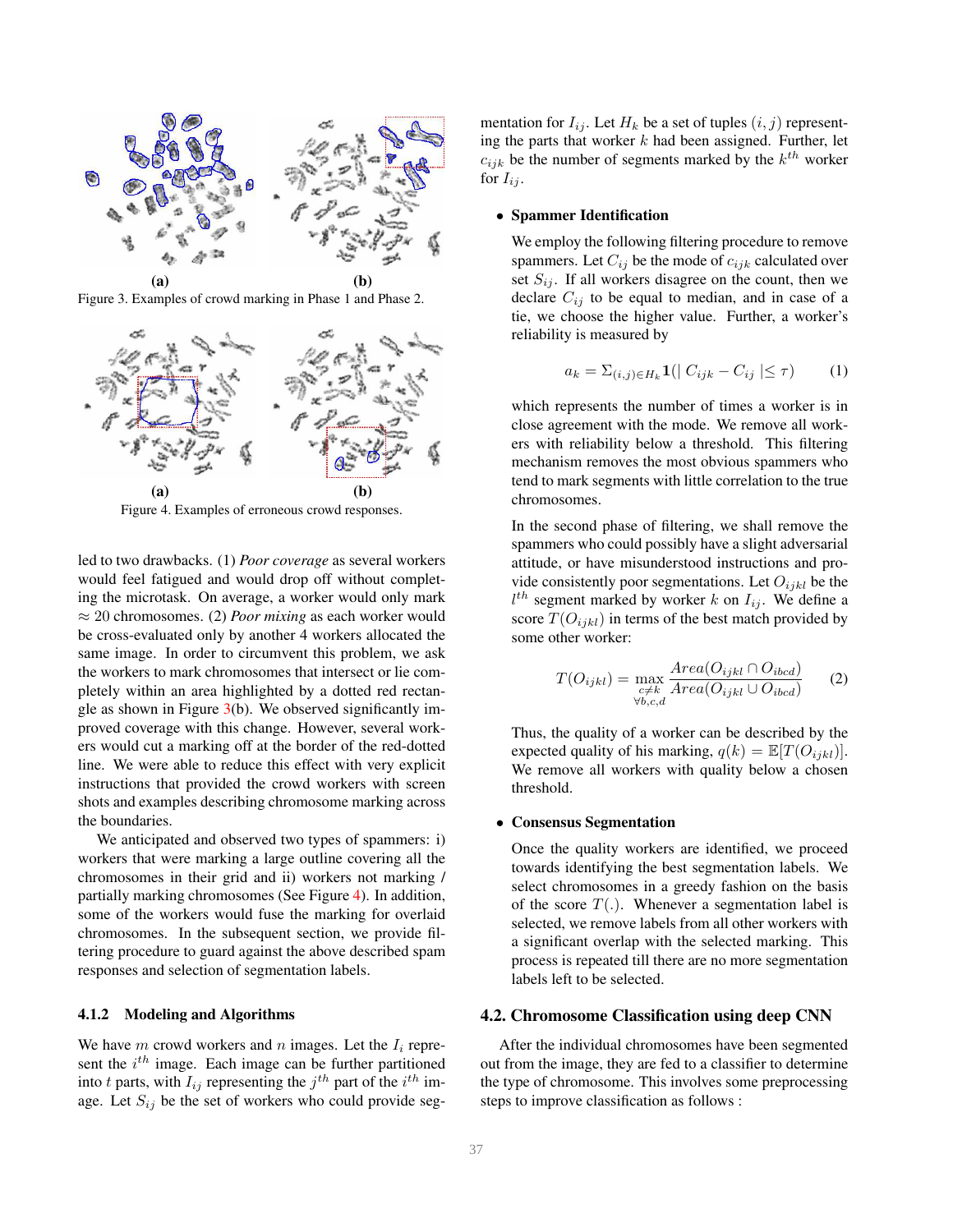<span id="page-4-3"></span>

<span id="page-4-1"></span>Figure 5. Chromosome straightening process showing (a) original image, (b) binary image, (c) orientation of bending, (d) bendingaxis, (e) image after stitching operation, (f) line drawn to fill the empty area after straightening and (g) final straightened image.

#### 4.2.1 Straightening of Chromosomes

One of the main challenges in the automatic classification of chromosome images obtained from a light microscope is that often chromosomes are bent in different orientations. As the point and extent of bending varies diversely for different chromosomes, the problem of classification becomes more complex. Therefore, we use an automatic straightening method  $[6]$  to straighten the bent chromosomes. The method presented in [\[6\]](#page-7-15) is effective for straightening highly curved chromosomes but does not perform well for slightly less curved chromosomes. We added some modifications to make the former chromosome straightening algorithm more widely applicable, as described below:

## 4.2.2 Find Bending Orientation

After binarization of the chromosome image as mentioned in [\[6\]](#page-7-15), we determine the bending orientation of the chromosome, i.e., whether a particular chromosome is straight or bent. This is done based on the fact that an upright tight fitting rectangle for a straight chromosome contains less blank area as compared to the area for bent chromosomes. Therefore, we define a *whiteness value* 'W' as ratio of the sum of pixel values of a binarized chromosome image (which represents the total number of white pixels as all black pixels are of value  $= 0$ ) and total area of the tight fitting rectangle. The chromosomes with  $W \geq W_T$  are labeled as straight chromosomes, where  $W_T$  is the whiteness threshold whose value is determined empirically to be 170 for our dataset. Further, we find the direction of bending of curved chromosomes. The direction of bending is needed for a later step to determine the final orientation of the straightened chromosomes. We fit a line to the binarized chromosome as shown in Figure [6](#page-4-0) and use the sign of slope of this line to find out



<span id="page-4-0"></span>Figure 6. Figure showing chromosomes (a) bent towards the left having negative slope and (b) bent towards the right having positive slope of fitted line, respectively.

the direction of bending. The chromosomes bent towards the right would have a positive slope for the fitted line.

### <span id="page-4-2"></span>4.2.3 Find Bending Centre of Curved Chromosomes

We used the same method as proposed in [\[6\]](#page-7-15) to locate the bending centre of curved chromosomes. Prior to locating the maxima and minima of the horizontal projection vector, we smoothened out the distribution curve of horizontal projection vectors by applying a *Savitzky Golay* filter [\[16\]](#page-7-16) to ignore small deflections which may contribute to unwanted local maxima or minima. As a result of this step, we split the chromosome into two sub-images containing one arm each along the bending axis as shown in Figure  $5(d)$  $5(d)$ , which is where the chromosome is thinnest.

# 4.2.4 Chromosome Arms Stitching and Reconstruction

Each sub-image contains one arm of the chromosome which is approximately a straight object. The two sub-images must now be rotated so that the two arms are in the same direction. For this purpose, each sub-image is rotated from −90◦ to 90◦ while its vertical projection vector is calculated at each rotation step. Due to the particular shape of each arm of the chromosome, the vertical projection vector will demonstrate minimum width if the arms are in the vertical position inside the sub-image. In a similar manner, the upper arm is rotated so as to be in the vertical position. These same transformations are applied to the real gray scale image rather than its binary version.

The stitching of the two arms is done by cropping out the lower black part of aligned upper arm and upper black part for aligned lower arm and shifting upper image horizontally allowing the upper part of the chromosome to lie correctly on the lower part. The shifting is done such that the lowest white pixel of the upper image is just on top of topmost white pixel of lower image as shown in Figure  $5(e)$  $5(e)$ .

As we can see from Figure  $5(e)$  $5(e)$  after stitching of the chromosome arms, some pixels of chromosome image are lost. We perform reconstruction to address this issue. In this process, the two outer end points (unjoined) of the empty part of the stitched chromosome are found and joined using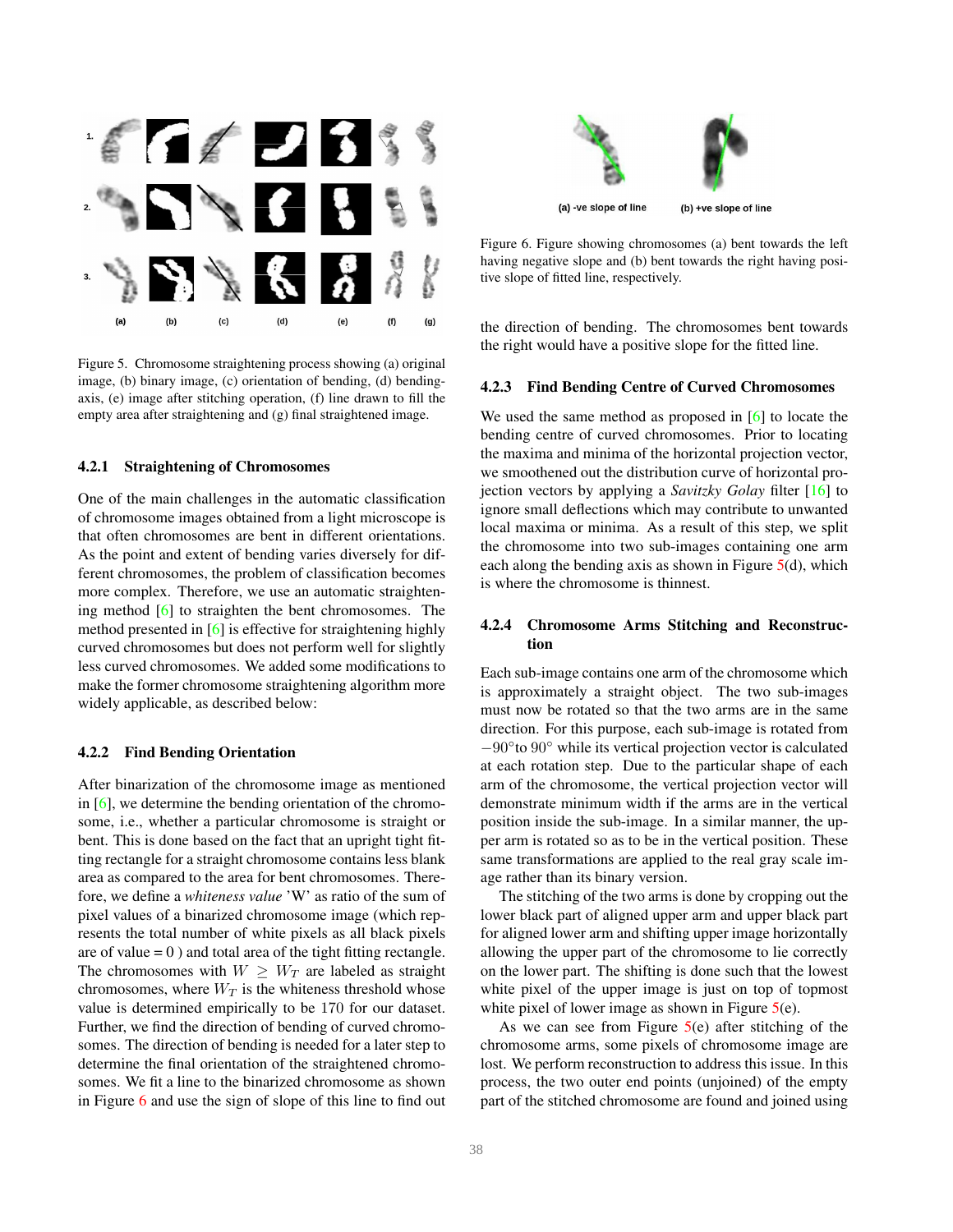

<span id="page-5-1"></span>Figure 7. CNN architecture used for classification of chromosomes.

a single straight line as can be seen in Figure [5\(](#page-4-1)f). The pixels in the area enclosed are then filled with the mean value of the pixels at the same horizontal level as the empty pixel as shown in Figure  $5(g)$  $5(g)$ . This is done as chromosomes have horizontal bands. Thus, the shade of pixels at the same horizontal level of the straightened chromosome should be the same.

#### 4.3. Chromosome Length Normalization

The chromosome segment-images are of varying sizes as a result of segmentation via crowdsourcing. As observed from the karyotype image shown in Figure  $1(b)$  $1(b)$ , the most distinct features of different chromosomes are the length of chromosomes and the centromere position. To preserve this distinguishing feature, we perform length normalization of chromosome segment images using centromere position, which is described as follows :

#### 4.3.1 Centromere Position of Chromosome

The chromosome centromere is the thinnest part of the chromosome. For straight chromosomes, the centromere is located by finding out the row number where the sum of row pixels is the lowest, i.e., it has the least number of white pixels or width. In case of curved chromosomes, the bending centre is the centromere position which is located as discussed in Section [4.2.3.](#page-4-2)

## 4.3.2 Length of Chromosome

When a chromosome bends, the surface towards which it is bent contracts in length and the outer surface expands. It is assumed that the length of the medial axis of the object stays the same length after bending. After straightening the chromosome, we calculate the true length of the chromosome by adding together the distance from the centre of the upper cut line to the upper edge and the distance from the centre of the lower cut line to the lower edge. We normalize the true length across each karyotype image of 23 pairs of chromosomes to a value between 0 and 100.

# <span id="page-5-2"></span>4.4. Chromosome Classification

In humans, each cell normally contains 23 pairs of chromosomes, for a total of 46. Twenty-two of these pairs, called autosomes, are identical in both males and females. The 23rd pair, the sex chromosomes X and Y, differ in males and females. Therefore, we classify the chromosomes into 24 classes using a deep convolutional network. The convolutional network, as shown in Figure [7,](#page-5-1) consists of four blocks where each block contains two convolutional layers with Relu activation, one dropout and one maxpooling layer. These blocks are followed by two fully connected layers with sigmoid activation and a softmax layer of 24 units at the end. The number of filters in the four blocks are different. This network was trained using categorical crossentropy loss and Stochastic Gradient Descent optimization.

# <span id="page-5-0"></span>5. Experimental Results

We evaluate the efficacy of our crowd filtering recommendation by considering a control set of 50 images each of which was known to contain 46 chromosomes. However, this fact was not revealed to the crowd workers. Our crowd task was created by dividing each image into (3x3) 9 parts, and asking each worker to provide segmentations for 10 parts chosen from 10 different images. We paid each worker 50 cents for completing the task, and the task re-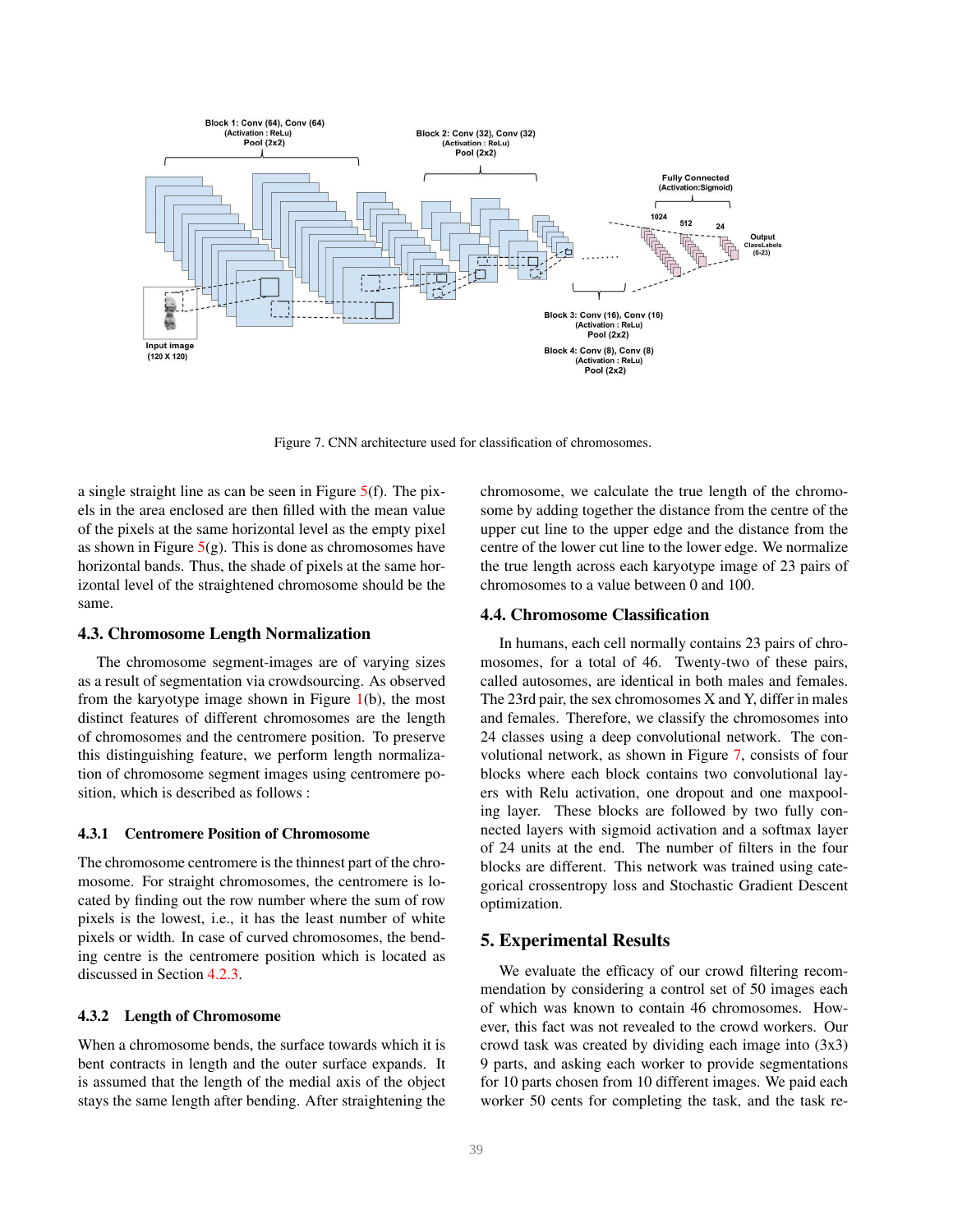<span id="page-6-3"></span>

<span id="page-6-1"></span>Figure 8. Examples of responses removed during filtering steps. The red rectangle outlines the grid assigned to the worker. The different types of spam identified are (a) one large marking within the grid, (b) large markings outside the grid, (c) incomplete markings and (d) marking only one chromosome per grid.

ceived an average satisfaction score of 4.3/5 from the workers. A handful of workers left the job without completion and thus, we had a total of 230 workers making a contribution. We employed a threshold of  $\tau = 2$  and  $k \geq 3$  as a first step for filtering. This removed the contributions of 32 workers. Further, we evaluated the mean T(.) score for the remaining workers and used a threshold of 0.4 which removed an additional 91 workers. Figure [8](#page-6-1) shows responses by workers who were removed during this stage.

Subsequently, we employed our consensus step, however, we observed that a few spurious markings with very low score of T(.) were not getting eliminated. Hence, a threhold of 0.1 was employed on  $T(.)$  to allow for a segmentation label to be selected in the final recommendation. We observed after these steps that we were able to identify on average 35.9 chromosomes per image. Figure [9](#page-6-2) shows some of the example segmentations obtained post the filtering and consensus steps.



<span id="page-6-2"></span>Figure 9. Sample annotations from the crowd.

As mentioned earlier in Section [3](#page-2-0) that the complete experimental dataset consists of 400 complete greyscale images, out of which 200 were used for testing and the remaining for classifier training and validation. We manually annotated 1800 individual chromosome images with their chromosome types, while maintaining class balance. We used 1600 of these images (derived from the 200 full images in the training set) for training and validation sets for training a deep CNN classifier. We tested the trained classifier on remaining 200 chromosome images (from the 200 full images in the test set). Without straightening and pre-processing, the average classification accuracy obtained was 68.5%. However, with preprocessing, the classification accuracy improved to 86.7%. These results are very likely to improve with more annotated training data for classification. Moreover, we provide an interface to doctors for correcting any errors during crowdsourced segmentation and automated classification as shown in Figure [10.](#page-7-17) The doctor can select a particular chromosome marking from the left to focus on its corresponding classification on the right. If the expert finds any errors in either the segmentation or the classification, they can modify these and save the corrected response in the system.

## <span id="page-6-0"></span>6. Conclusion and Future Work

One of the objectives of this excercise was to examine the hypothesis that the crowd can generate sufficient training data for future segmentation to be performed via a deep segmentation model like Segnet [\[2\]](#page-7-18). Even acknowledging that 200 training images are unlikely to be sufficient for this purpose, we went ahead and trained a Segnet variant to segment out the chromosomes based on the annotations from the crowd. The results are encouraging, with Segnet obtaining a classification accuracy of over 80%, suggesting that given sufficient training data, Segnet could potentially learn to disambiguate the different chromosomes. To further validate this approach, we downloaded the kaggle dataset [\[7\]](#page-7-7) of 13434 annotated images of overlapping chromosome pairs and attempted to train Segnet to distinguish between background pixels, overlapping chromosome regions and nonoverlapping chromosome regions. We used 10000 images to train, 3000 to validate and 434 images to test our model. Segnet does well on this task with an accuracy exceeding 97% on the test set for all three classes. However, the same model when applied to model clusters with more than two overlapping chromosomes, fares poorly. This is not surprising given that the datasets are quite different. Despite this, there appears to be significant incentive to building deep